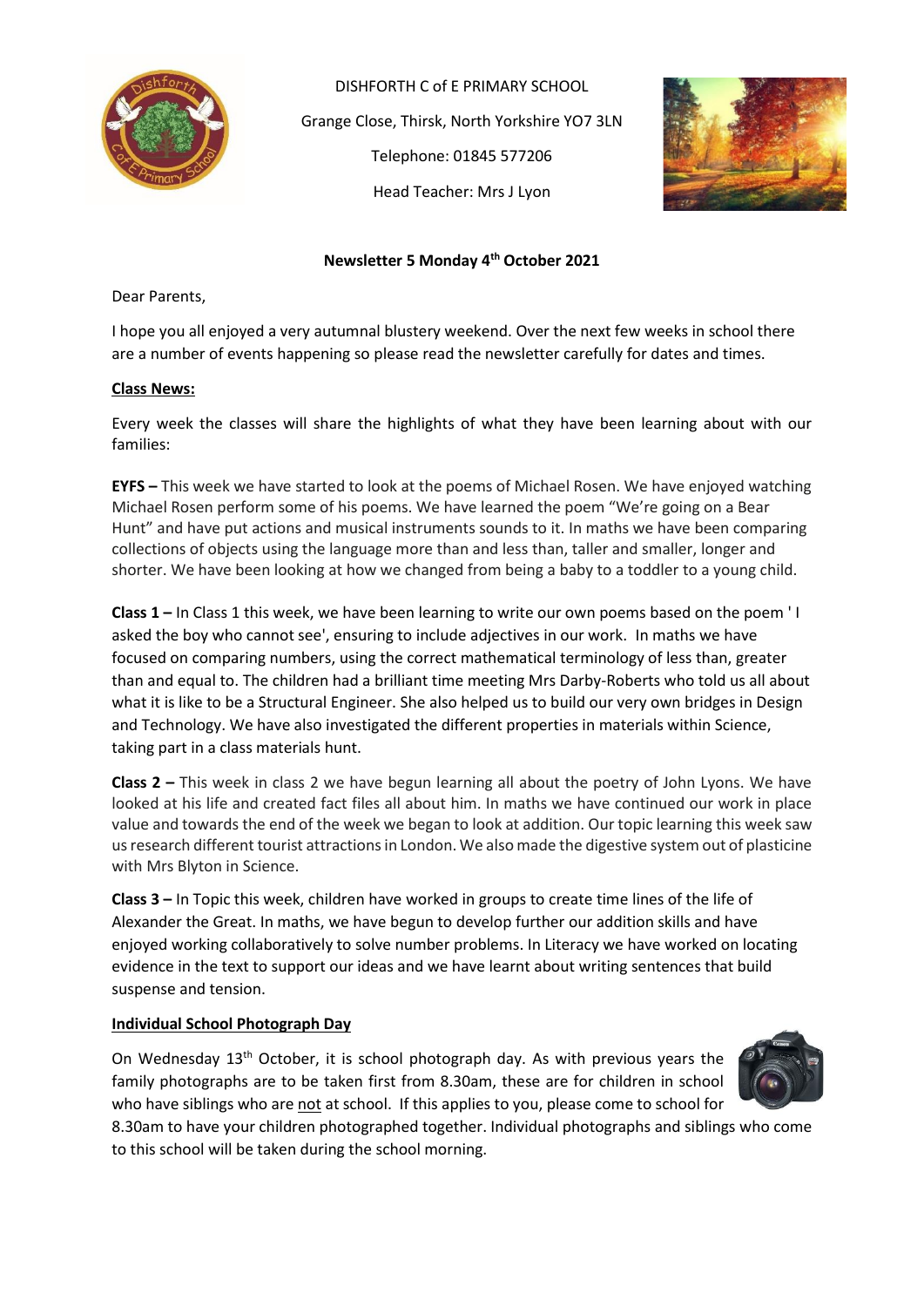# **Harvest Festival**

As I emailed to families last Thursday, we are all looking forward to holding events again after the challenges of the last eighteen months. Due to the size of the hall, number of children on roll and Covid guidelines, we will be holding two Harvest Festivals this year:



**EYFS and Class 1** children will celebrate Harvest Festival on Thursday 21st October at 9am which will last approximately 15 minutes. If parents are unable to make this due to work or other commitments, then parents are welcome to attend the rehearsal on Wednesday 20th October at 2.45pm (the rehearsal should be exactly the same as the performance on Thursday!)

**KS2 (Class 2 and 3**) will celebrate Harvest Festival on Friday 22nd October at 2.30pm

Please can a maximum of two people from each household attend Harvest and can you let Mrs McBride know the performance/s you are attending either by phoning or emailing her at [admin@dishforth.n-yorks.sch.uk](mailto:admin@dishforth.n-yorks.sch.uk) - thank you.

# **School Council**

Our School Council members for the academic year have been duly elected and are as follows:

Year 1 - Daisy

Year 2 - Charlie

Year 3 - Florence

Year 4 - Sophie

Year 5 - Ava

Year 6 - Lola

# **Parent / Teacher / Child consultation – Monday 18th and Wednesday 20th October**

A letter went out late last week regarding dates and times for parent / teacher / child consultations. Please can this form be returned to school as soon as possible with your preferred choice so that the staff can organise times and send out a confirmation note in due course.

# **Parking**

Please can I also politely remind parents who are driving their child /ren to school to refrain from parking on pavements and driveways of local residents. I appreciate that there is limited parking near school and this will continue to be the case until the school receives the new carpark from the building development nearby. My understanding is that the carpark will take some time before it becomes available to the school. Our priority is the safety of the children and it would be very much appreciated if families can walk to school wherever possible and in all type of weather– thank you.

# **Library update**

We are moving forward with developing the new non-fiction library in school and we endeavour to officially open the area later on in the autumn term. If anyone has an hour to spare to help with labelling books with a Dewey number, please can you let Mrs McBride know in the school office either by phoning or emailing her. Thank you.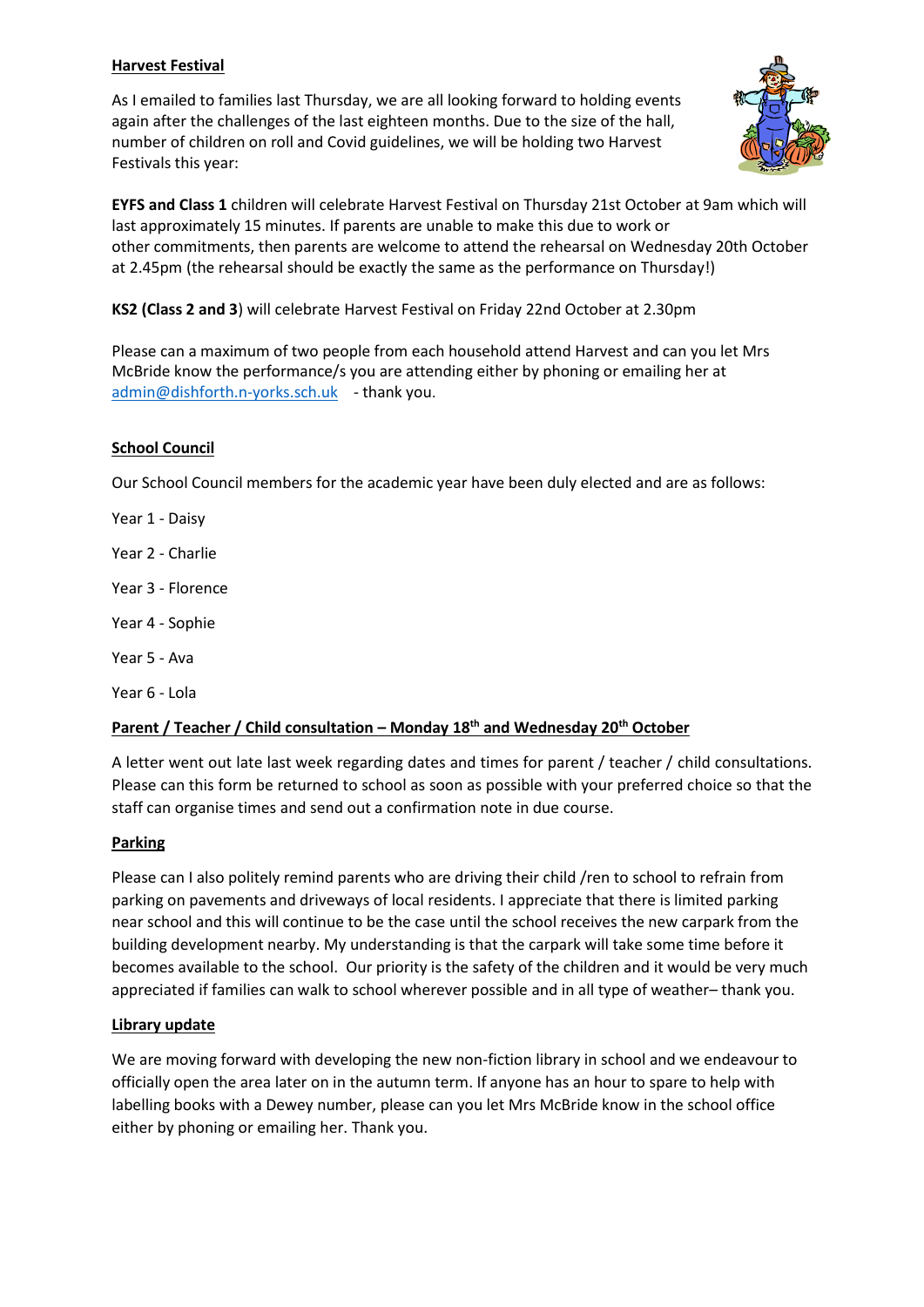### **Online Safety Newsletter**

Please find attached to this newsletter the October edition of the parent online safety newsletter, which is a guide for families as to how to keep children safe online.

### **PE Kit**

A reminder that now the weather is turning a bit cooler, the children can wear a tracksuit for PE.

#### **MSA Advert**

School currently has a vacancy for a Midday Supervisor Assistant – details are on the NYCC jobs website.

**Promotional School Dinners – this Thursday!**

**National Poetry Day – Thursday 7th October**

Margherita Pizza Potato Smiles, Peas and Baked Beans

Upside Down Apple Slice and Ice-cream

*Join us for a yummy meal that is sure to make you smile, Plus, with all that energy; you'll be able to run a mile!*

**Bonfire Night – Friday 5th November**

Sloppy Joe Style Sausages in a Bun

Potato Wedges Sweetcorn and Peas

Chocolate & Vanilla Swirls With an Apple Wedge

# **Fundraising Opportunity – Morrisons 'It's Good to Grow'**

There is an opportunity through Morrisons to collect 'Grow Tokens' for every £10 spent in store which would enable school to purchase gardening equipment. If you are shopping in store, please think of us!!

<https://my.morrisons.com/blog/community/good-to-grow/>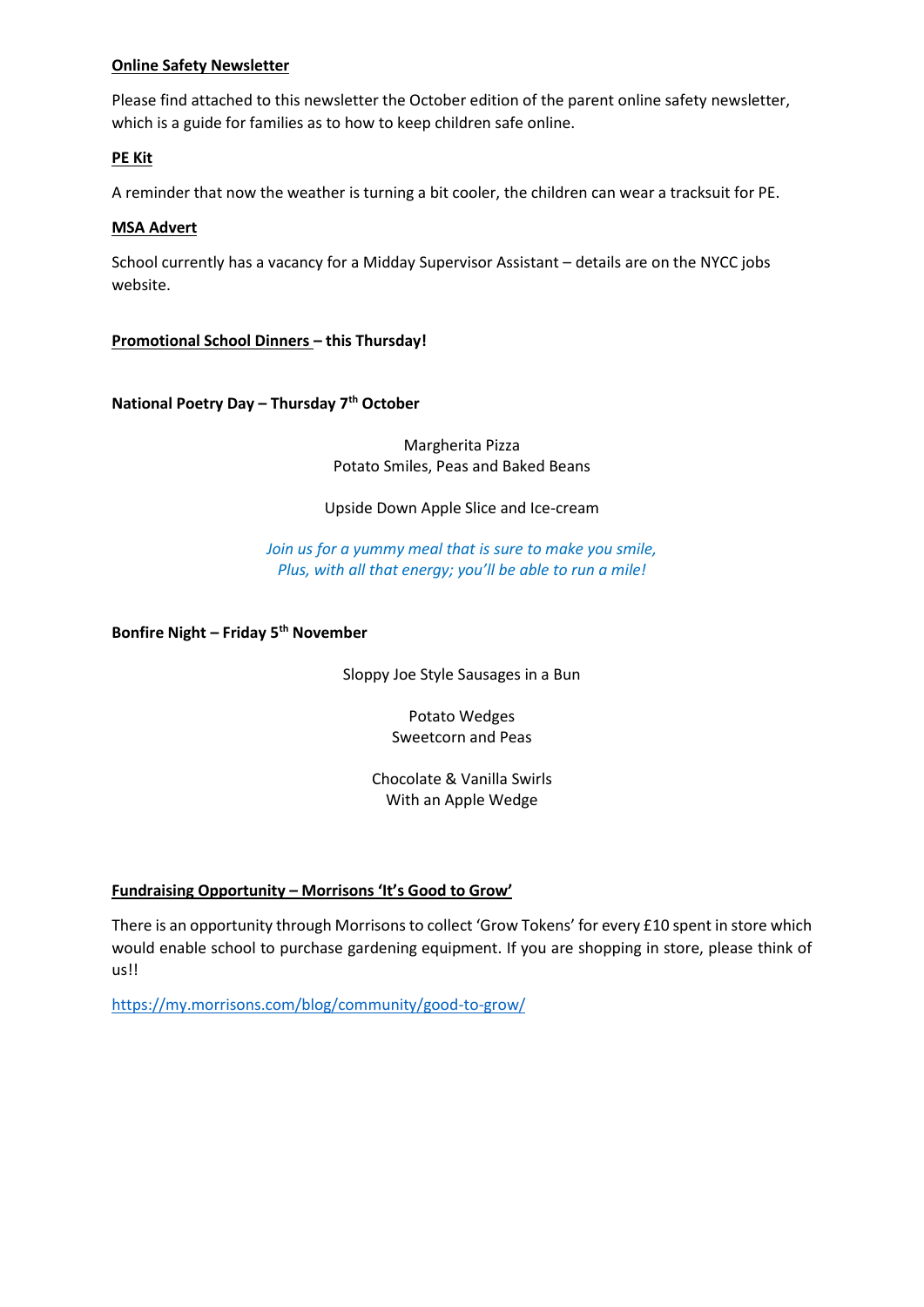#### **Celebration Assembly**

On Friday, we had our Celebration Assembly. This week the following children were given our weekly awards;



#### **Ribbons**

**EYFS** – The ribbon this week goes to someone who is a very helpful member of our class, especially at tidy up time, and for making super progress in learning his phonics. Well done, Denny!

**Class 1 –** The ribbon this week goes to someone who displayed a wonderful, hard-working attitude when writing her poem about The Great Fire of London. Well done, Daisy!

**Class 2** – The ribbon this week goes to someone who consistently respects our school rules of being ready, respectful and safe and also exhibits our values of respect and trust. Well done, Teddy!

**Class 3** – The ribbon this week goes to someone who consistently works hard and produces work of a high standard. Well done, Lola!

### **Values in Action**

This week our Values Award goes to Riley for demonstrating the school values of perseverance, trust, compassion and respect. Riley is always a good friend and listens. He keeps his cool and is a good person.

Riley was nominated by William.

Well done, Riley!



Kind regards,

J M Lyon - Head Teacher